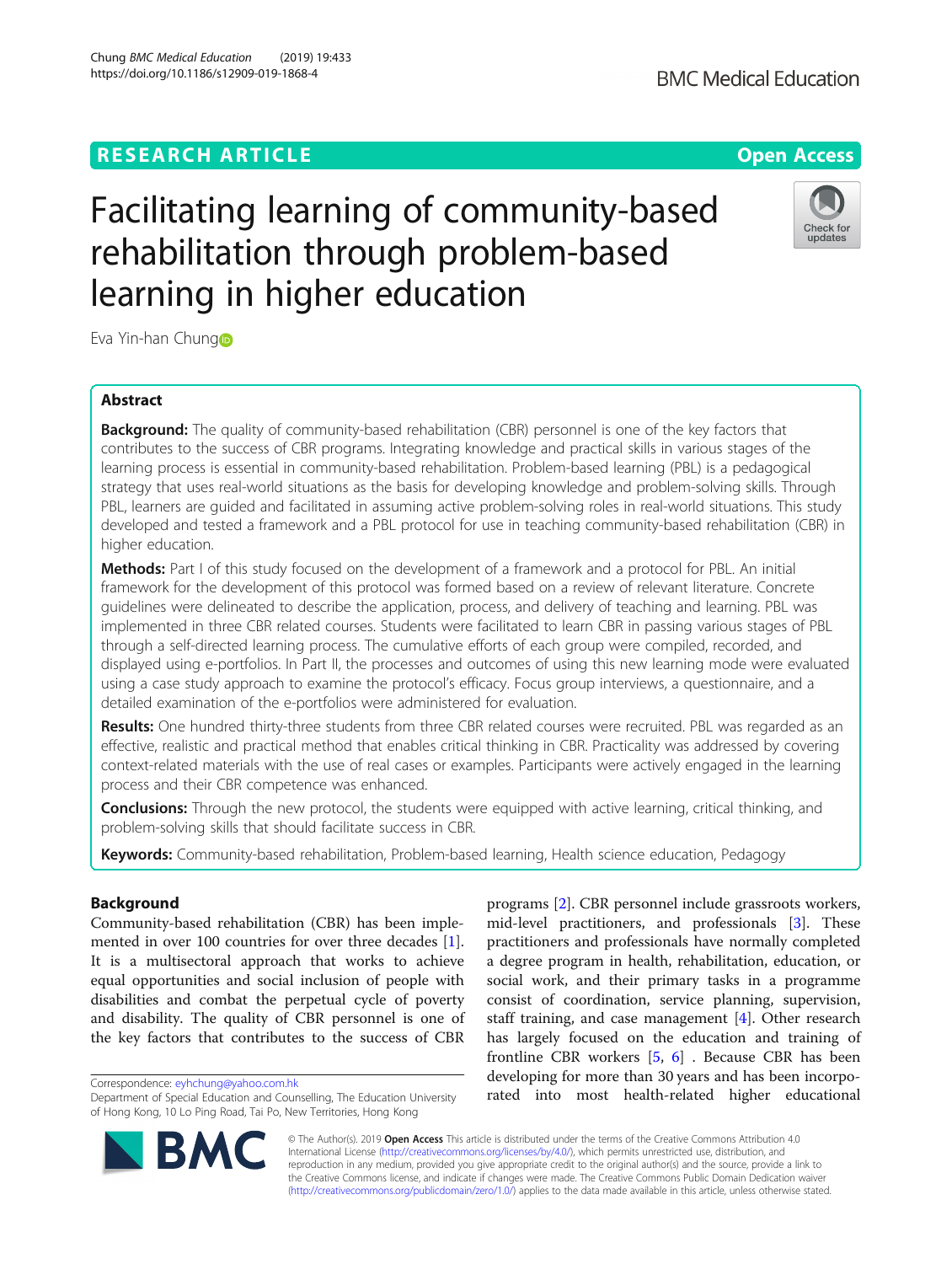programmes, it is essential to find an effective manner through which to teach CBR to future CBR practitioners in higher education settings to ensure they can perform competently in CBR programs.

CBR leaders and practitioners must have a high degree of flexibility and innovative thinking and possess a wide range of management, practice, teaching, and learning skills to work effectively in CBR because these capacities endow them with an ability that transcends medical interpretation to comprehend the needs of the individual in a wider population [\[7](#page-12-0)]. CBR educators must provide learning experiences that establish knowledge-seeking behaviour to facilitate the development of reasoning skills and cultural competency critical to CBR [[8\]](#page-12-0). CBR practitioners must develop a passion for community development and a culturally respectful attitude to adopt a person-centred approach that is necessary to work with people with disabilities and their families. However, there is yet no published articles or studies that examine how CBR should be taught in higher education. Most curricula of the university-educated practitioners' programmes would have been based on a didactic pedagogy which makes the learning of CBR less effective [\[8\]](#page-12-0).

Innovative teaching methods, workshops, and other small group activities have been identified as useful means for facilitating cultural competency and reasoning skills in CBR practitioners [[8\]](#page-12-0). This study advocates for the use of a problem-based learning approach to teach CBR in higher education. The using of a PBL pedagogy to teach CBR in higher education can be robust but its evidence base is lacking. Transferring knowledge into practice is a particularly prevalent concern among educators who provide training in complex health science– related disciplines; such educators include occupational therapists, physical therapists, nurses, and special education specialists because such disciplines require students to not only understand theories comprehensively but also to apply them flexibly in a dynamic cultural and community context [[9\]](#page-12-0). Conventionally, educators devote considerable amounts of time delivering theoretical information in lectures and seminars through a one-way communication strategy in which the student is a mere passive learner. This approach is not preferred and has been criticized because of its overreliance on one-way learning. Consequently, students tend to experience difficulty when called upon to transfer theoretical knowledge into practical application and exhibit an insufficient capacity to acquire critical knowledge [[10\]](#page-12-0).

Problem-based learning (PBL) was developed as a method for transferring theory into practice [\[11](#page-12-0)]. It is a learner-centred teaching approach that facilitates learning by encouraging students to apply theories to solve problems in real situations [[12](#page-12-0), [13\]](#page-12-0). Its aim is to help students to develop knowledge, problem-solving skills, and the motivation to learn, thus becoming independent learners [\[14](#page-13-0)]. PBL was first adopted in the medical school at McMaster University in Canada in the 1960s [[15\]](#page-13-0). In contrast to traditional teacher-centred lecturing in which a large quantity of specific content is taught directly to students but without providing them with an illustrative clinical application contextual grounding, PBL is a student-centred instructional, and curricular approach that seeks to empower students to identify problems and gaps in their knowledge, conduct research, integrate theory into practice, apply skills and knowledge, and develop solutions to solve problems [\[13](#page-12-0)]. PBL emphasizes a learner's ability to reconstruct their experiences and grow, and the role of a teacher is to activate students' prior knowledge on the foundation of which they can continually build new experiences. This idea serves as one of the fundamental principles on the basis of which PBL is structured. The ultimate educational goals of PBL are to cultivate students who can engage in self-directed and lifelong learning [[16](#page-13-0)]. Learning through problem-solving is arguably more effective than traditional memory-based learning in fostering practical and critical thinking skills. The most crucial skills for CBR practitioners in real-world practice are problem-solving and critical thinking [\[17](#page-13-0)]. Problems are the central component and starting point for teaching and learning in PBL pedagogy. In a PBL setting, a problem should be closely related to the students' future professions and real-world situations and chosen on the basis of the teacher's prior knowledge of the students' abilities to apply knowledge and skills to determine potential solutions to problems [\[18\]](#page-13-0).

PBL has been found to be an effective teaching pedagogy. Strobel and Van Barneveld [\[19](#page-13-0)] conducted a metaanalysis comparing PBL to the traditional approach, and the results demonstrated that PBL was associated with relatively more favourable long-term knowledge retention but traditional teaching methods were associated with relatively more favourable short-term recall of knowledge. Achieving long-term retention is more beneficial for students who seek to understand material, and thus PBL is a more favourable approach because it activates prior knowledge and stimulates elaboration and integration of new information with existing knowledge [[20](#page-13-0)–[22](#page-13-0)]. Additionally, students instructed with a PBLbased curriculum outperformed those instructed with a traditional approach in a study in which learning outcomes were related to performance and skill acquisition [[19\]](#page-13-0) PBL enables individuals to learn in an authentic context through the use of a real-life scenario as the focal problem [[23\]](#page-13-0). This accords with study results that have demonstrated that students in a PBL curriculum can more adeptly apply learned knowledge to solve clinical problems than students instructed through traditional means [\[24](#page-13-0)–[26](#page-13-0)].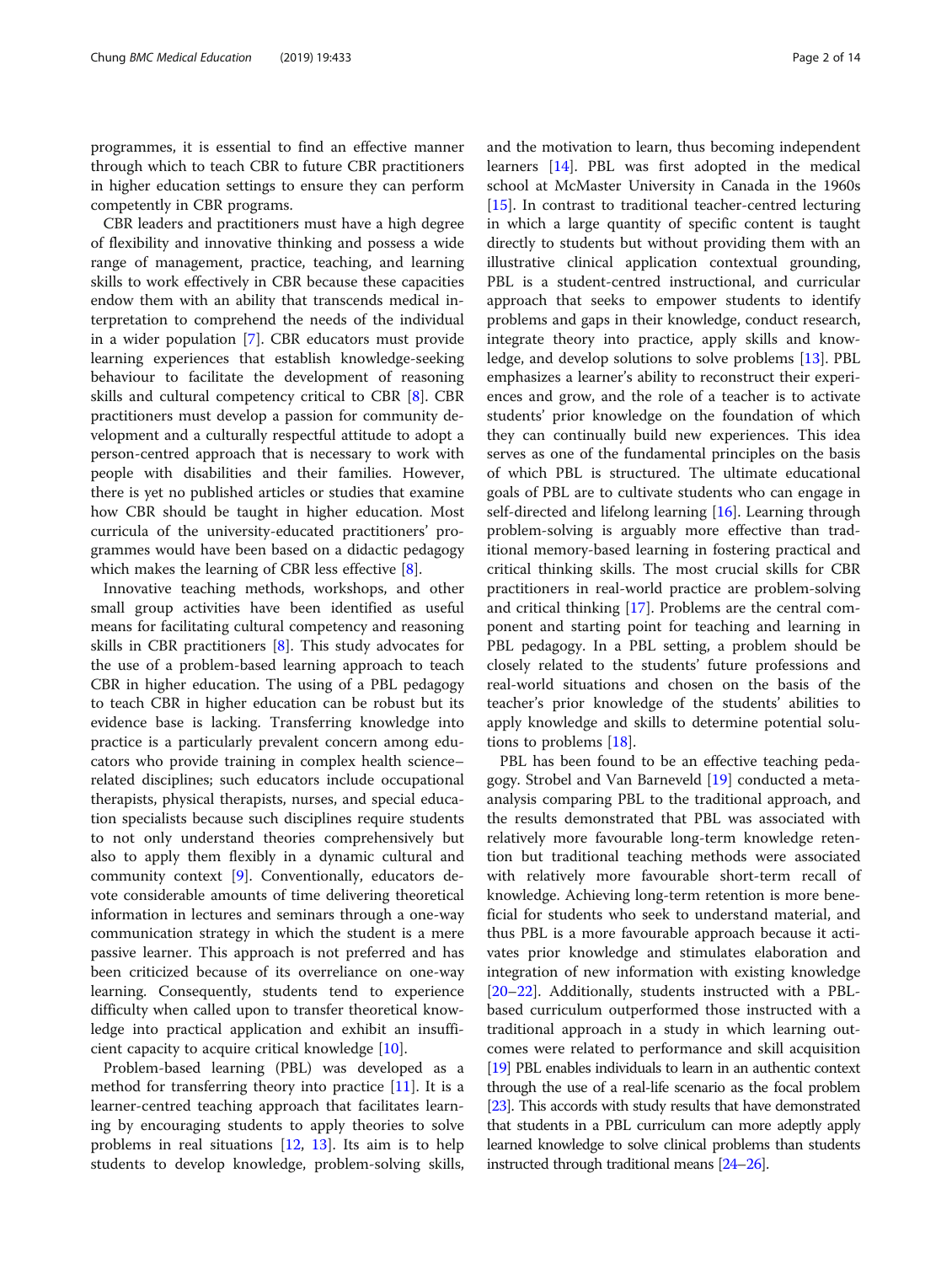This study developed and tested a PBL protocol for the instruction of CBR in higher education. Instruction in CBR must be embedded across the curricula and permeate all aspects of the educational process [[8\]](#page-12-0). This study consisted of the following two parts: (1) the development of a framework to guide the application of PBL in CBR and (2) an evaluation of learning experiences and outcomes. The two parts of the study were designed to, respectively, answer the following research questions.

- (1) What does a good practice PBL programme design that is conducive to effectively learning CBR look like?
- (2) Do PBL programmes that incorporate the good practice design effectively enhance students' learning processes?

## Methods

A case study approach was used in this study. It is a strategy of inquiry used in qualitative research, in which the investigator explores a case or a system through detailed, in-depth data collection involving multiple source of evidence [[27](#page-13-0)]. A case study approach was adopted for an indepth and detailed examination of the new mode of learning including its processes, outcomes, and impact on the future CBR practitioners. In this study, the PBL mode for learning CBR was the focus and the students were the multiple cases for the study.

## Part I: development of a protocol to guide the application of PBL in education of CBR

Part I of this study focused on developing a protocol. An initial framework for the development of such a protocol was formed based on a review of relevant literature. Concrete guidelines were delineated to describe the application, process, and delivery of teaching and learning methods. The developed protocol asserts that PBL is cumulative and the process of learning is iterative.

## The problem-based learning framework

The initial framework was derived from a review and synthesis of previous research. A systematic analysis of the literature on PBL was performed to identify the core elements and steps of PBL. Two databases, CINALHL and MEDLINE, were searched using keywords including 'problem-based learning' and 'health science'. Articles published from 2008 to 2017 were included. The two reviewers screened and purposefully selected the relevant papers to build a problem-based learning framework. Thematic analysis was used to examine and collate the findings. Any articles describing the essential steps, processes and core elements of PBL were included for further analysis. Among the 118 articles extracted from the databases, 14 were used for thematic analysis.

Thematic analysis was done in six steps [[28](#page-13-0)]. Firstly was familiarization with data. The research team read and reread data, and highlighted the steps, processes and core elements of PBL. The second steps was generating initial codes. Features of interest in the data were coded in a systematic way across the entire data set. The third step was searching for themes. Codes were collated into potential themes. The fourth step was reviewing the themes. The relations of themes and codes regarding PBL were checked and a thematic map of analysis was generated. Thematic map showing the steps of PBL are shown in Table [1](#page-3-0). The identified themes related to the steps and procedures of PBL were (1) knowing the problem scenario [\[29](#page-13-0)–[33\]](#page-13-0); (2) identifying facts [[30](#page-13-0)–[34](#page-13-0)]; (3) identifying knowledge gaps [[29](#page-13-0)–[33](#page-13-0), [35\]](#page-13-0); (4) developing resources [\[29](#page-13-0)–[33,](#page-13-0) [35](#page-13-0)]; (5) gaining insights into applying knowledge [\[29](#page-13-0), [32](#page-13-0), [34,](#page-13-0) [35\]](#page-13-0); and (6) reflecting on knowledge gain [[29](#page-13-0)–[31](#page-13-0), [34](#page-13-0)]. These themes formed the steps of the PBL cycle shown in Fig. [1.](#page-4-0) A tutor guides the students through the three major phases of learning: (1) problem analysis, (2) self-directed learning and (3) reporting [[36\]](#page-13-0). In the self-directed learning period, students study the issues thoroughly through self-study and group study. The process of knowledge acquisition comprises the following two levels: (1) the discursive, theoretical, conceptual level, and (2) the active, practical, experiential level [[37\]](#page-13-0).

## The problem-based learning protocol

The PBL protocol was derived from the same review. The elements of PBL were extracted from the literature and analysed (Table [2](#page-5-0)). The identified themes related to PBL elements were small group learning [[31](#page-13-0), [34](#page-13-0), [38](#page-13-0), [39](#page-13-0)], problem-solving [\[31](#page-13-0), [34,](#page-13-0) [35\]](#page-13-0), active learning [[29](#page-13-0), [31](#page-13-0), [32](#page-13-0), [34](#page-13-0)], seeing problems in context [\[34](#page-13-0), [35,](#page-13-0) [40,](#page-13-0) [41](#page-13-0)], tutoring [[30,](#page-13-0) [33,](#page-13-0) [35](#page-13-0), [39\]](#page-13-0), writing reflections [[34,](#page-13-0) [35](#page-13-0)] and using technology [[40](#page-13-0), [42\]](#page-13-0). A group work-based, learner-centred, problem-oriented teaching protocol was designed, which consisted of the elements of PBL. It adopted the central values of PBL as guidelines for a professional education teaching method. The protocol could be implemented as a guide to course teaching geared towards enhancing critical thinking in professional practices. A course normally runs over a single 13-weeks semester. The operation on this new mode incorporating the core components of PBL is shown in Table [3](#page-6-0). Course content is divided into modules and presented as various checkpoints Table [4](#page-7-0).

## Procedures

The first step of the protocol is knowing the scenario and problems. Students are oriented towards problems in their contexts through a short talk or guided visit to a part of the community. They are then instructed to form groups of six students and assigned checkpoint questions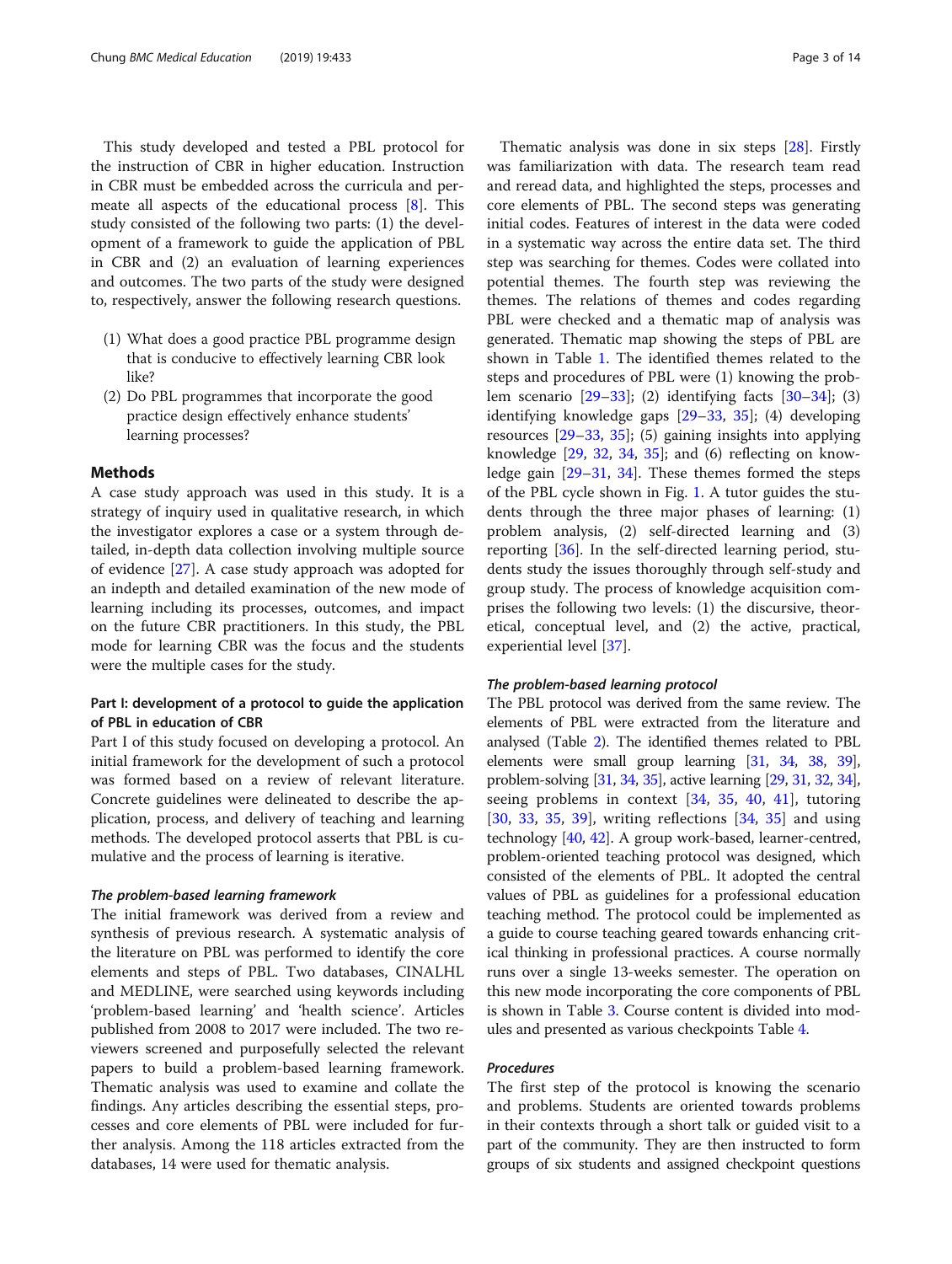#### <span id="page-3-0"></span>Table 1 Thematic map on essential steps of PBL

| Theme                            | Codes                                                                                            |
|----------------------------------|--------------------------------------------------------------------------------------------------|
| Knowing the problem scenario     | Presentation of a problem [29]                                                                   |
|                                  | Start with a cognitive question [30]                                                             |
|                                  | Knowing the problem [28, 31]                                                                     |
|                                  | Define the problem [29]                                                                          |
|                                  | Identify the problem [32]                                                                        |
| Identifying facts                | Collection of information [28, 31]                                                               |
|                                  | Monitor and analyze practice [33]                                                                |
|                                  | Clarify unclear terms and concepts [29]                                                          |
|                                  | Clarify concepts [32]                                                                            |
| Identifying knowledge gaps       | Establishment of learning objectives [28, 31]                                                    |
|                                  | Generate hypothesis [34]                                                                         |
|                                  | Identify objectives [34]                                                                         |
|                                  | Engage in learning [34]                                                                          |
|                                  | Reexamine and reassess what we have already known [30]                                           |
|                                  | Formulate learning goals [29, 32]                                                                |
|                                  | Problem analysis and statement formation [32]                                                    |
| Develop resources                | Brainstorm [32]                                                                                  |
|                                  | Prioritize and research through the objectives [34]                                              |
|                                  | Assimilate knowledge (new and old) [30]                                                          |
|                                  | Read, study, analyze to gain knowledge [30]                                                      |
|                                  | further observation and experiment [30]                                                          |
|                                  | Problem analysis: produce as many ideas a possible [29]                                          |
|                                  | problem analysis: arrange the ideas systematically and analyze them [29]<br>Summarizing [28, 31] |
|                                  | Analyze the problem [32]                                                                         |
|                                  | independent self-directed study [32]                                                             |
|                                  | discussion [32]                                                                                  |
| Gain insights to apply knowledge | Inform and apply acquired information to the problem [34]                                        |
|                                  | apply new learning or improvement [33]                                                           |
|                                  | making inference [30]                                                                            |
|                                  | synthesize and apply the new information [29]                                                    |
| Reflecting on knowledge gain     | Reflection [28, 31]                                                                              |
|                                  | Monitor effects of leaning [33]                                                                  |
|                                  | reflective thought [30]                                                                          |

based on specific real-world situations. Each group must analyse facts and issues related to their assigned situation and generate a hypothesis to offer a solution. With awareness of knowledge gaps or deficiencies, students are expected to obtain resources from libraries, the internet, and other sources to enhance their knowledge and gain new perspectives and insights to help solve their problems. Consultation with course tutors can be arranged regularly to facilitate learning and the group process. In the reporting session of each checkpoint, each group must summarise what they have learned and give a short presentation on how their newly acquired knowledge is being applied to problem-solving. All knowledge learned and completed work at different checkpoints must be recorded in eportfolios. Guidance and formative feedback is given by the course tutor in tutorial sessions. Presentation materials and group progress reports are submitted to the course tutor to document each group's process and progress.

Each checkpoint builds upon the previous one because the process of knowledge acquisition is cumulative. At the end of each semester, each group must show their eportfolios and give a class presentation to share their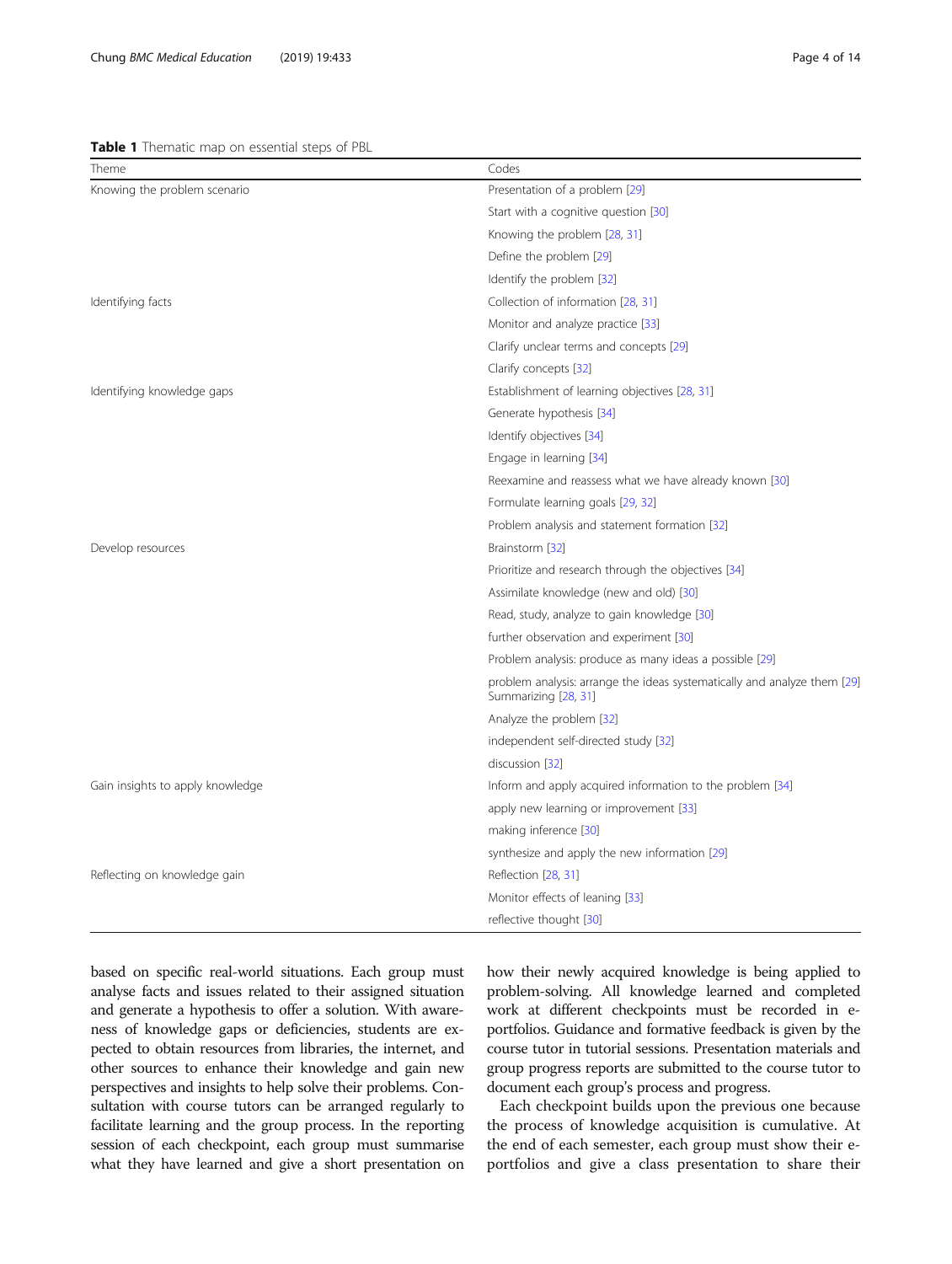<span id="page-4-0"></span>

learning experiences with other classmates. This final presentation demonstrates the learning outcomes. Presentation content normally includes a comprehensive review of the problem, possible solutions, and practical strategies for action. Students are encouraged to present their outcomes divergently and innovatively; the presentation format should not be limited in words and photos, and should involve the use of new media and multimedia (e.g., video clips to demonstrate how to implement a program). To consolidate learning, each final presentation is followed by an open forum or debate, where students are assumed to have learned sufficient knowledge, theories, and critical thinking skills, and thus are capable of conducting a debate on critical issues by offering insightful opinions. The rationale for each debate or open forum is to exchange knowledge, thereby enriching the knowledge repertoire of everyone involved.

Assessment in PBL should be holistic and performancebased because practical skills developed in PBL cannot be sufficiently assessed through traditional paper-based examination. A coherent learning history and observable outcomes are revealed in each student's e-portfolio, which is regarded as a learning outcome for assessment. Marking rubrics are based on the relevance of the content, organisation, and framework, as well as supporting evidence, knowledge integration, whether the target problem has been addressed, and the clarity and accuracy of concepts and theories.

## Part II: evaluation of the outcomes and experience of learning

Part II studied the impact of the PBL framework on the learning processes of students. A case study approach was adopted to examine the learning process and outcomes using the PBL protocol. Case study research can include multiple cases with quantitative and qualitative

data. The unit of analysis was the student engaged in PBL. The proposition was that PBL can facilitate active learning for students to enhance motivation, knowledge acquisition and application. Evidence was collected from a variety of sources to determine the impact of PBL on learning.

## Case selection

A total of 133 students in bachelor honours degree programmes at two universities were recruited. Of these students, 86 were enrolled in an occupational therapy program, and the other 47 were enrolled in a special education program. They were recruited from three courses, namely 'Culturally Relevant Practice', 'Sensory and Physical Disabilities', and 'Enabling Occupation in Community'. Ninety-two of these 133 students were in their first year of study, and the other 41 were in their third year of study.

## Data collection

Course tutors conducted the courses according to the developed protocol. For all courses, course content was structured as three modules, with each module presented as a checkpoint to track the learning process. CBR essential components were embedded in the content of these courses. The themes and problem scenarios simulated the commonly concerned issues in the real CBR context. The themes and problem scenarios of the three courses are shown in Table [4](#page-7-0). Data on impact of PBL on students' learning was collected through questionnaires, focus group interviews, and detailed examinations of related documentation such as reflective journals and e-portfolios.

## Instrumentations

**Focus group interviews** were conducted to analyse the students' experiences, reflections, and perceptions of the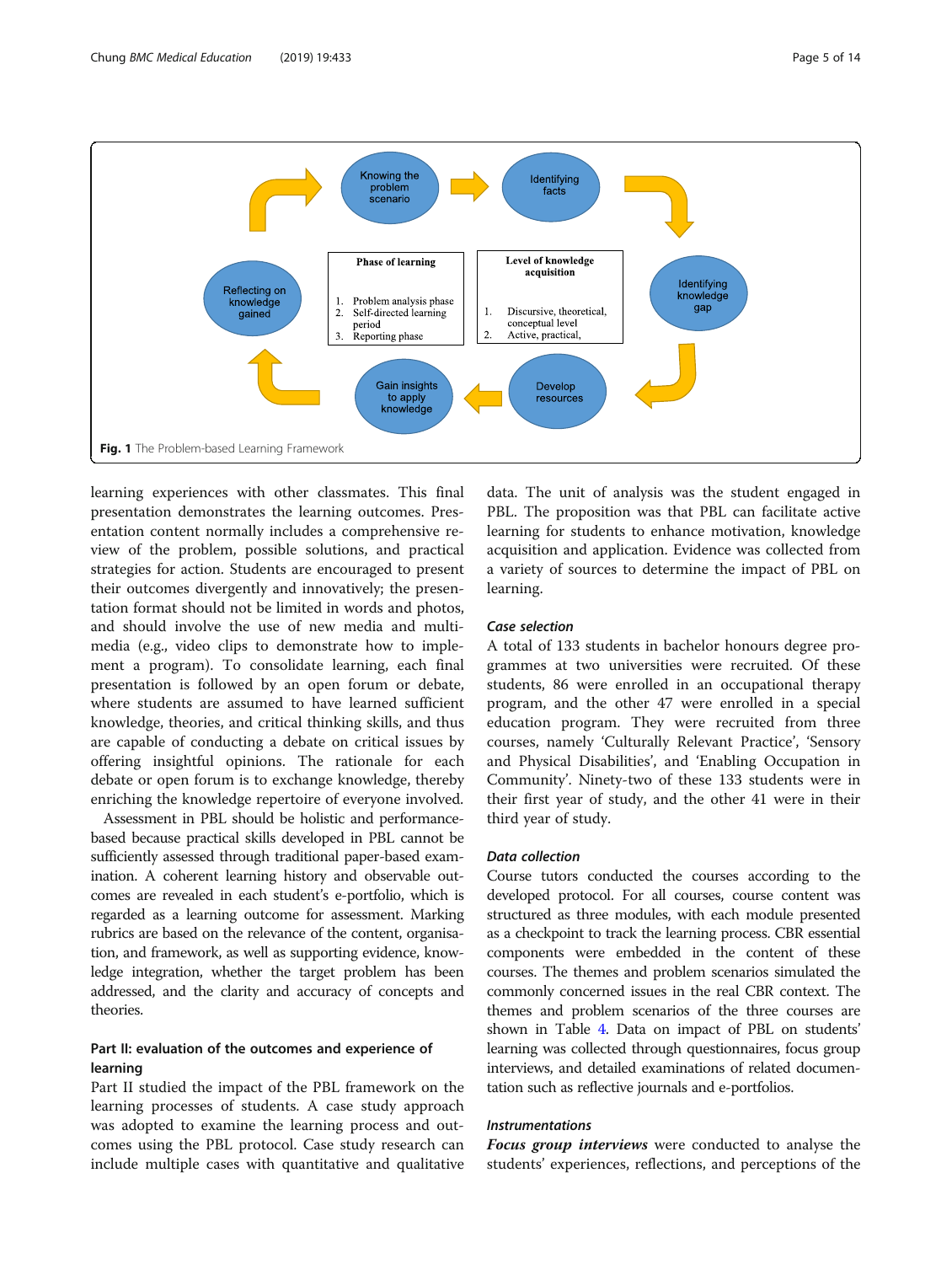#### <span id="page-5-0"></span>Table 2 Thematic map on core elements of PBL

| Theme                | Subtheme                                                                        |  |  |  |  |
|----------------------|---------------------------------------------------------------------------------|--|--|--|--|
| Small group learning | work in small group [28]                                                        |  |  |  |  |
|                      | group members comprehend the problems and communicate it in the group [35]      |  |  |  |  |
|                      | leaders with group-leadership skills [33]                                       |  |  |  |  |
|                      | students placed in small groups to solve problems [37]                          |  |  |  |  |
|                      | provide students with an opportunity to develop group-based working skills [38] |  |  |  |  |
| Problem-solving      | encounter the problem-solving situation [28]                                    |  |  |  |  |
|                      | think logically in a organized manner [36]                                      |  |  |  |  |
|                      | use of evidence based strategies [34]                                           |  |  |  |  |
|                      | problems being identified by participants or consulting clinician [33]          |  |  |  |  |
| Active learning      | they need to identify the problems and try to understand it [28]                |  |  |  |  |
|                      | they need to identify learning needs [33]                                       |  |  |  |  |
|                      | Investigated a specific clinical problem or task [33]                           |  |  |  |  |
|                      | inspire and motivate to seek the answer [30]                                    |  |  |  |  |
|                      | Self-study [29]                                                                 |  |  |  |  |
| Problems in context  | adopt clinical case scenarios [34]                                              |  |  |  |  |
|                      | apply practice into theories [34]                                               |  |  |  |  |
|                      | use case scenarios [39]                                                         |  |  |  |  |
|                      | topics relevant to real context [33]                                            |  |  |  |  |
|                      | Community-focused simulation exercises [40]                                     |  |  |  |  |
|                      | Learning in context [30]                                                        |  |  |  |  |
| Tutoring             | Tutoring-oriented strategies [34]                                               |  |  |  |  |
|                      | intensive tutoring strategies [34]                                              |  |  |  |  |
|                      | use small group tutorials [34]                                                  |  |  |  |  |
|                      | use a tutor to facilitate and guide [31, 38]                                    |  |  |  |  |
|                      | complex problem solving tutorial [38]                                           |  |  |  |  |
|                      | Group facilitation [32]                                                         |  |  |  |  |
| Reflection           | Use reflective writing [34]                                                     |  |  |  |  |
|                      | reflective on practice problem [33]                                             |  |  |  |  |
| Technology           | use digital media [39]                                                          |  |  |  |  |
|                      | use educational technologies [41]                                               |  |  |  |  |

learning process. All students were invited to join the focus group sessions to ensure the information collected was complete. In the focus group interviews, the students were guided to discuss their opinions of using eportfolios to summarise and integrate their learning outcomes and PBL compared with more traditional learning methods in learning CBR.

A questionnaire with closed- and open-ended questions was designed and administered at the end of the course to collect data on students' perceptions on effectiveness of learning. The closed-ended questions comprised 15 items. The questionnaire assessed the following three aspects: (1) perceived self-competency, (2) group effectiveness, and (3) learning and teaching effectiveness.

An e-portfolio is a personalised, web-based collection of work, responses to work, and reflections that is used to demonstrate skills and accomplishments in a variety of contexts over a certain period. Each group was required to submit an e-portfolio to the course instructor at the end of the course. The e-portfolio showed the outcomes of learning, and it allowed the course instructor to assess how well students had acquired and applied knowledge. An e-portfolio is a collection of electronic evidence assembled and managed by students on the internet. Such evidence may include text, files, images, multimedia, blog entries, or hyperlinks. E-portfolios are more flexible than traditional portfolios for constructing a coherent learning narrative [\[43\]](#page-13-0). E-portfolios are usually managed and shared using social platforms and social media networks. They offer a stimulating environment because of their audiovisual features. Students can organise their portfolios through various formats and platforms. Most notably, e-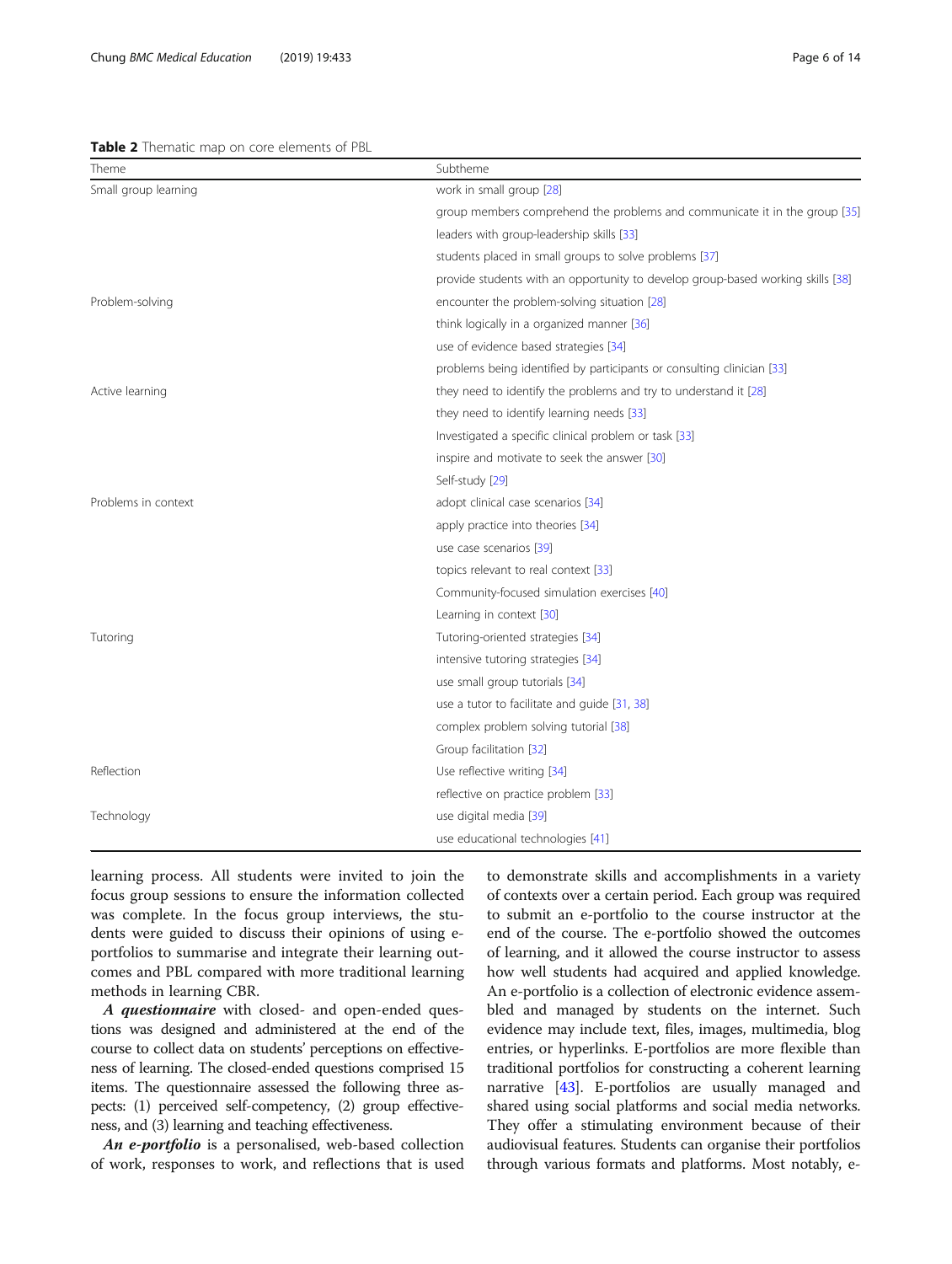<span id="page-6-0"></span>

| Week     | Knowledge acquisition The evolving phases |                                            | Stages of PBL          | Outcome of the learning<br>process for assessment<br>of learning | Embedded<br>PBL elements       |
|----------|-------------------------------------------|--------------------------------------------|------------------------|------------------------------------------------------------------|--------------------------------|
| 1, 5, 9  | Conceptual learning                       | Checkpoint 1/2/3 - Knowing<br>the scenario | Knowing the problem    |                                                                  | Seeing the problems in context |
| 2, 6, 10 | Active, practical and                     | Checkpoint 1/2/3 - problem                 | Identifying facts      |                                                                  | Small group learning           |
|          | experiential learning                     | analysis and<br>generate hypothesis        |                        |                                                                  | Tutoring                       |
|          |                                           |                                            | Identifying            |                                                                  | Problem-solving                |
|          |                                           |                                            | knowledge deficiencies |                                                                  | Active learning                |
|          |                                           |                                            |                        |                                                                  | Seeing the problems in context |
|          |                                           |                                            |                        |                                                                  | Using technology               |
| 3, 7, 11 | Active, practical and                     | Checkpoint 1/2/3 -                         | Develop resources      |                                                                  | Small group learning           |
|          | experiential learning                     | self-directed learning                     | Gain insights          |                                                                  | Tutoring                       |
|          |                                           |                                            | Apply new knowledge    |                                                                  | Active learning                |
|          |                                           |                                            |                        |                                                                  | Seeing the problems in context |
|          |                                           |                                            |                        |                                                                  | Problem-solving                |
|          |                                           |                                            |                        |                                                                  | Using technology               |
| 4, 8, 12 | Active, practical and                     | Checkpoint 1/2/3 - reporting               | Reflecting on          | Presentation 1/2/3                                               | Small group learning           |
|          | experiential learning                     |                                            | knowledge gained       |                                                                  | Tutoring                       |
|          |                                           |                                            |                        |                                                                  | Problem-solving                |
|          |                                           |                                            |                        |                                                                  | Reflection                     |
|          |                                           |                                            |                        |                                                                  | Using technology               |
|          |                                           |                                            |                        |                                                                  | Active learning                |
| 13       | Active, practical and                     | Conclusion and consolidation               | Reflecting on          | E-portfolio and debate                                           | Problem-solving                |
|          | experiential learning                     |                                            | knowledge gained       |                                                                  | Reflection                     |
|          |                                           |                                            |                        |                                                                  | Using technology               |

portfolios are not constrained by time and location and are therefore well suited to modern learning styles [[44](#page-13-0)]. They are particularly suitable for PBL because they enable students to organise and reflect on knowledge acquired in classes, and this enhances the effectiveness of the method. An e-portfolio can function as a platform for demonstrating the process and learning outcomes of a course [\[45\]](#page-13-0). Eportfolios can demonstrate students' abilities for selfexpression, organisation, critical thinking, and reflection. As e-portfolios are managed online, students can maintain them dynamically over time. In addition to the e-portfolio, students were required to keep and submit a group reflective paper that recorded their learning experience in the course and their personal reflections.

## Data analysis

Both quantitative and qualitative analysis was used in this study.

Quantitative analysis Descriptive statistics were used to analyse students' evaluation of the effectiveness of using PBL pedagogy to learn CBR. Psychometric properties of the questionnaire were checked using SPSS 25.0.

Internal consistency and item-total correlation were examined to confirm reliability and validity.

Qualitative analysis All focus group interviews were audio-recorded and transcribed. Content from e-portfolios was extracted and recorded in a data collection template. Thematic analysis was conducted on all qualitative data. The investigator read and reread all data. Emerging themes were systematically recorded with data arranged and collated according to categories. Using replication and pattern-matching logic, within-and across case analysis were conducted to determine the processes and outcomes of using this PBL protocol in teaching CBR.

## Results

**Focus group interviews** were conducted to examine the students' perceptions of PBL. A total of 14 focus group interview sessions were held, with each group comprising five or six students. The results of content analysis and thematic mapping are shown in Table [5](#page-8-0). The themes emerged on the comparison of PBL to traditional mode in teaching were "impressive", "enhanced social participation", "critical" and "realistic and practical".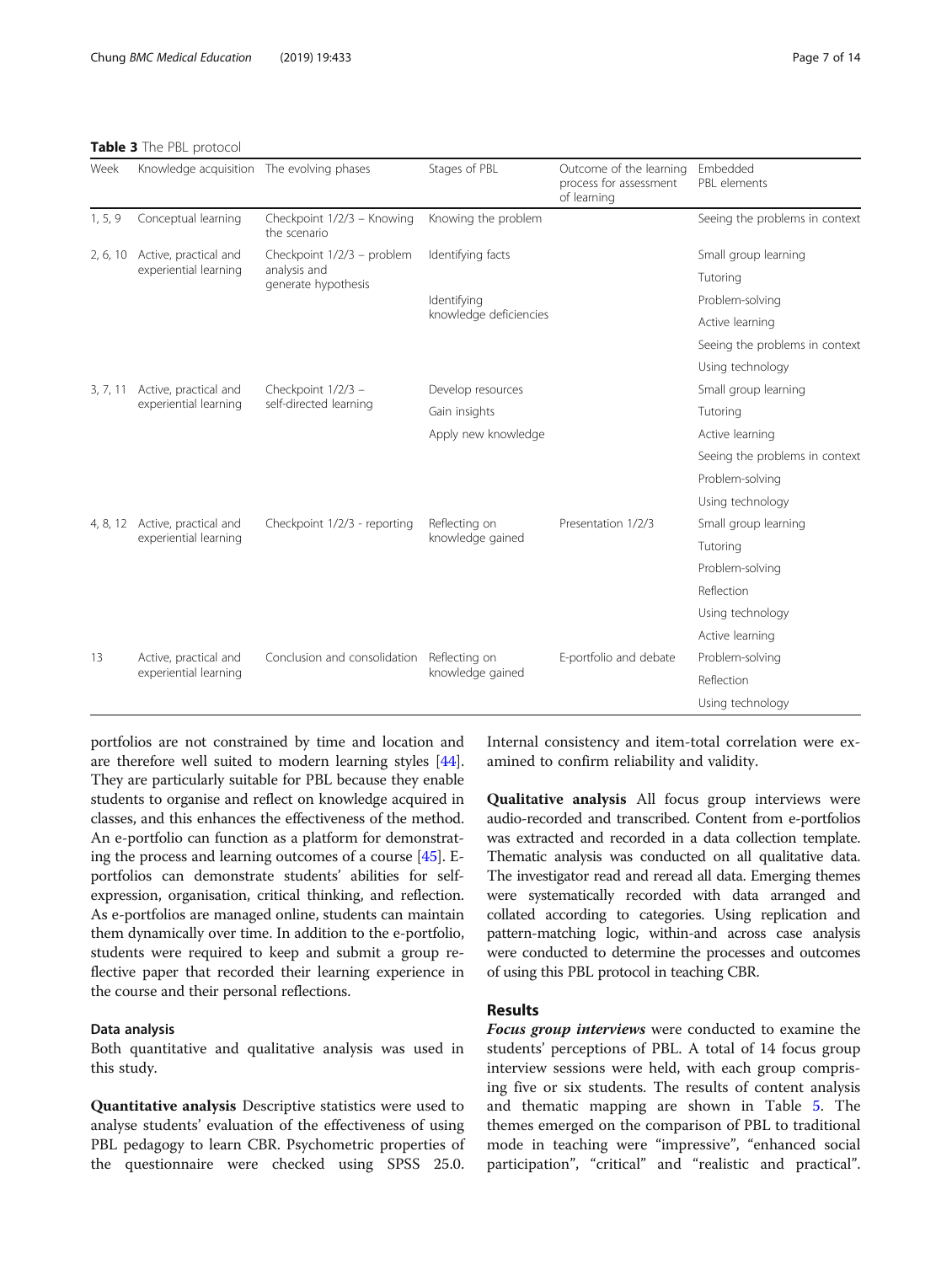<span id="page-7-0"></span>Table 4 Checkpoints and problem scenarios in the three courses

|    | Sensory and physical disabilities                                |                                                                                                                                                                                                                                                                   |  |  |  |  |  |  |
|----|------------------------------------------------------------------|-------------------------------------------------------------------------------------------------------------------------------------------------------------------------------------------------------------------------------------------------------------------|--|--|--|--|--|--|
|    | Checkpoints                                                      | Problems                                                                                                                                                                                                                                                          |  |  |  |  |  |  |
| 1  | Needs of children with<br>physical disabilities                  | What are the needs of children with<br>physical disabilities?                                                                                                                                                                                                     |  |  |  |  |  |  |
|    |                                                                  | In view of the needs of children with<br>disabilities, how inclusion of children<br>with physical disabilities can be<br>achieved in local community?                                                                                                             |  |  |  |  |  |  |
| 2  | Activity planning for<br>students with<br>physical disabilities  | What if we have to plan for an outdoor<br>activity for a group of school-aged children<br>with physical disabilities?                                                                                                                                             |  |  |  |  |  |  |
|    |                                                                  | How can we arrange such activity to ensure<br>participation of all students with physical<br>disabilities?                                                                                                                                                        |  |  |  |  |  |  |
| 3. | Barrier free access for<br>students with<br>sensory disabilities | What are the good practice and barriers to<br>free accessibility of persons with visual<br>impairment in a school campus?                                                                                                                                         |  |  |  |  |  |  |
|    |                                                                  | How can we advocate for the rights of<br>people with visual impairment in terms of<br>barrier free access to facilities?                                                                                                                                          |  |  |  |  |  |  |
|    | Culturally relevant practice                                     |                                                                                                                                                                                                                                                                   |  |  |  |  |  |  |
| 1. | Beliefs and values.<br>Where am I?                               | What are the predominating values and<br>cultural norms in Chinese communities?                                                                                                                                                                                   |  |  |  |  |  |  |
|    |                                                                  | What are your reflections related to the<br>above mentioned values and norms?                                                                                                                                                                                     |  |  |  |  |  |  |
| 2  | Living with meaning.                                             | With reference to the previous check-point,<br>how the predominating values and cultural<br>norms of local people is affecting the mean-<br>ing of the occupation among the people in<br>Hong Kong, especially in the areas of daily<br>living, work and leisure? |  |  |  |  |  |  |
|    |                                                                  | How CBR practitioners can help with their<br>clients to define and live out the meaning of<br>occupations with respect to different types<br>of service setting?                                                                                                  |  |  |  |  |  |  |
| 3  | Life with choices.                                               | What will be the opportunities or challenges<br>of CBR practitioners regarding the increasing<br>emphasis on human right?                                                                                                                                         |  |  |  |  |  |  |
|    |                                                                  | How we can appropriately deal with<br>such challenges.                                                                                                                                                                                                            |  |  |  |  |  |  |
|    | Enabling occupation - community                                  |                                                                                                                                                                                                                                                                   |  |  |  |  |  |  |
| 1  | Needs assessment<br>using photovoice                             | Explore the needs of people with disabilities<br>using photovoice.                                                                                                                                                                                                |  |  |  |  |  |  |
|    |                                                                  | How can practitioners work with the people<br>with disabilities to go through the process<br>of photovoice and produce the photovocie<br>storyboards?                                                                                                             |  |  |  |  |  |  |
| 2  | Community-based<br>inclusive program                             | Develop a program plan using the program<br>planning model based on the results of<br>needs of assessment.                                                                                                                                                        |  |  |  |  |  |  |
|    |                                                                  | Develop an implementation plan for this<br>group of users.                                                                                                                                                                                                        |  |  |  |  |  |  |
| 3  | Strategies to enhance<br>empowerment<br>and participation        | Based on your program design, outline and<br>describe the practical skills in service<br>provision in relation to the domains of<br>health, rehabilitation, social and<br>empowerment as stated in the CBR matrix.                                                |  |  |  |  |  |  |

Compared with more traditional learning methods, PBL is regarded as an effective, realistic, and practical method that enables critical thinking and social participation capabilities to be enhanced. Examples of quotes are shown as below.

'I have gained different knowledge and skills in the three stages of the PBL project. For the stage in which we worked on the CBR theories and practical skills, we were required to link what had been learned to our development of a practical activity plan. The process taught us how to transfer knowledge from a theoretical level to a practical level.'

'It inspired me to actively search for reading materials regarding physical disabilities. The checkpoint meetings helped guide us in a right direction as we worked on the rationales of our activity plan. It was very good that we could ask questions and have discussions with the tutor concerning our project. Field visits to the local community helped us to understand physical disability in a real context.'

'There were opportunities for us to apply the concepts of participation and inclusion in our planned programme. We attempted to integrate the idea of inclusion and remove the barriers that restrict people with disabilities from accessing the community. We also learned how we could facilitate the participation of people with disabilities and involve them in various life situations'.

However, some students reported sometimes losing focus; therefore, guidance from course tutors was required. Examples of quotes are shown as below.

'We discovered so much information. It is a bit hard to present many details in a limited time'.

'At the beginning, our group did not have a thorough understanding of the theories. We made quite a lot of mistakes in our work and felt discouraged in the initial stage. After several consultations, we gained a better understanding of how we could apply such theories and were able to propose an appropriate plan to work on the project'.

The themes emerged regarding the use of e-portfolio were "creative and attractive", "integrative and comprehensive", and "practice constraints". The students liked the use of e-portfolios to summarise learning outcomes because the portfolios were all creative and attractive. Comprehensive recording and integration of the learning process is enabled through the compilation of e-portfolios,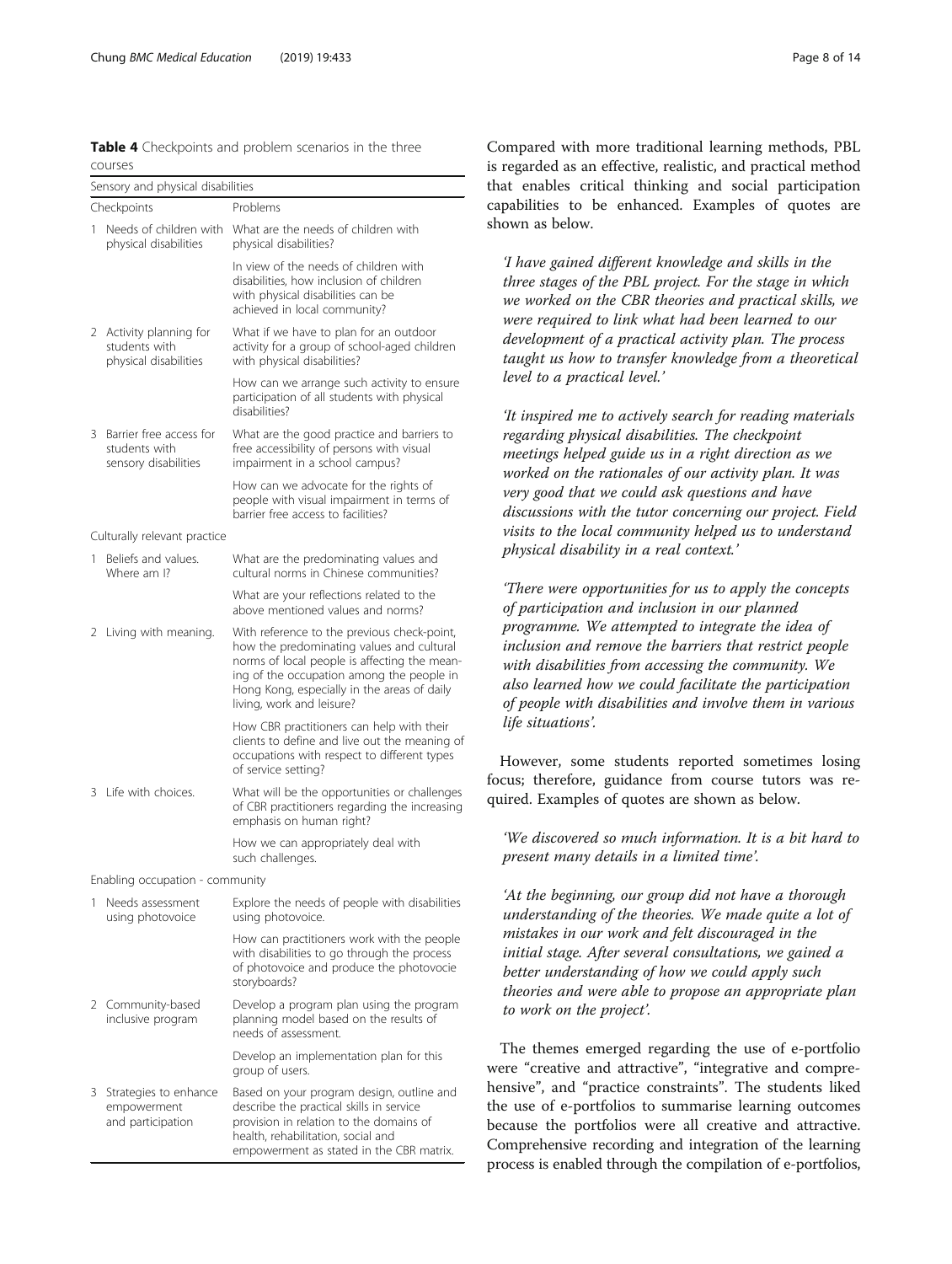## <span id="page-8-0"></span>Table 5 Content analysis of focus group interview

| Themes                                                               | Subthemes                                                        |
|----------------------------------------------------------------------|------------------------------------------------------------------|
| The use of e-portfolio                                               |                                                                  |
| 1. Creative and attractive                                           | Use of multi-media.                                              |
|                                                                      | Use of derivative work.                                          |
|                                                                      | Colourful presentation.                                          |
|                                                                      | Use of animation.                                                |
|                                                                      | Interesting and fun.                                             |
|                                                                      | With end product that brings<br>high sense of satisfaction.      |
| 2. Integrative                                                       | Different perspective.                                           |
| and comprehensive                                                    | A mind-mapping process.                                          |
|                                                                      | Complete tracking of the<br>learning process.                    |
|                                                                      | High demand on the ability<br>to conceptualize issues.           |
|                                                                      | Thorough examination<br>of problems.                             |
| 3. Practical constraints                                             | Time-consuming.                                                  |
|                                                                      | Technical issues.                                                |
|                                                                      | Web-based<br>communication platform.                             |
| PBL as compared with<br>traditional mode<br>of teaching and learning |                                                                  |
| 1. Impressive                                                        | Context specific                                                 |
|                                                                      | First-person sharing.                                            |
|                                                                      | Knowledge retained better.                                       |
|                                                                      | Application of knowledge.                                        |
|                                                                      | Active seeking of information.                                   |
|                                                                      | In-depth learning.                                               |
|                                                                      | Able to visualize the problems<br>and constraints in real world. |
|                                                                      | Consolidation of learning through<br>different stages            |
| 2. Enhanced                                                          | Fun and interesting.                                             |
| social participation                                                 | Collective learning.                                             |
|                                                                      | Interactive and<br>enhanced imagination                          |
|                                                                      | Stimulating.                                                     |
|                                                                      | Foster good memories.                                            |
|                                                                      | With frequent interaction                                        |
|                                                                      | Enhanced teamwork and<br>presentation skills                     |
| 3. Critical                                                          | Taking different perspective                                     |
|                                                                      | No model answer                                                  |
|                                                                      | Difficult to get the right focus                                 |
|                                                                      | Confront with the real problems                                  |
|                                                                      | Inspired with newly generated ideas                              |
| 4. Realistic and practical                                           | Outreached to the community.                                     |

|  |  |  | Table 5 Content analysis of focus group interview (Continued) |
|--|--|--|---------------------------------------------------------------|
|  |  |  |                                                               |

| Themes | Subthemes                                    |  |  |  |
|--------|----------------------------------------------|--|--|--|
|        | Site visits.                                 |  |  |  |
|        | Simulated activities in<br>the real context. |  |  |  |
|        | Experiential learning.                       |  |  |  |
|        | Real.                                        |  |  |  |
|        | Focus on real life application.              |  |  |  |

which provide a great sense of satisfaction and achievement upon completion of the project. However, the mastery of information technology (IT) skills and other technical aspects were common obstacles encountered by the students. Examples of quotes are shown as below.

'Using multimedia and taking videos with my groupmates to show the outcome of our project was fun'.

'It was difficult to learn how to use the software to compile an e-portfolio'.

The results of the focus group interviews revealed that the students perceived the learning process to be effective because it enables interaction and exchange, enhances engagement in the learning process, and offers inspiration. Students expressed learning was a collective process that involves interaction, mutual sharing, and exchange. In the project, the students supported one another by identifying challenges related to the given scenarios. Learning among students was enhanced through peer observation, idea exchange, and feedback. Examples of quotes are shown as below.

'We discussed concepts together and generated ideas. If someone had some misunderstanding of a concept, another groupmate would help to clarify and explain it'.

'Groupmates joined hands together to face problems in the process'.

'We have learned to cooperate and work with different types of groupmates. As in the future, we must be able to cooperate with other professionals or team members. It is important to get everyone involved in the interaction and encourage them to express their ideas and concerns regarding the discussed issue'.

Content analysis of the e-portfolios of all groups revealed that using e-portfolios could reflect conceptualisation, practicality, and knowledge application (Table [6](#page-9-0)). Regarding conceptualisation, CBR theories were described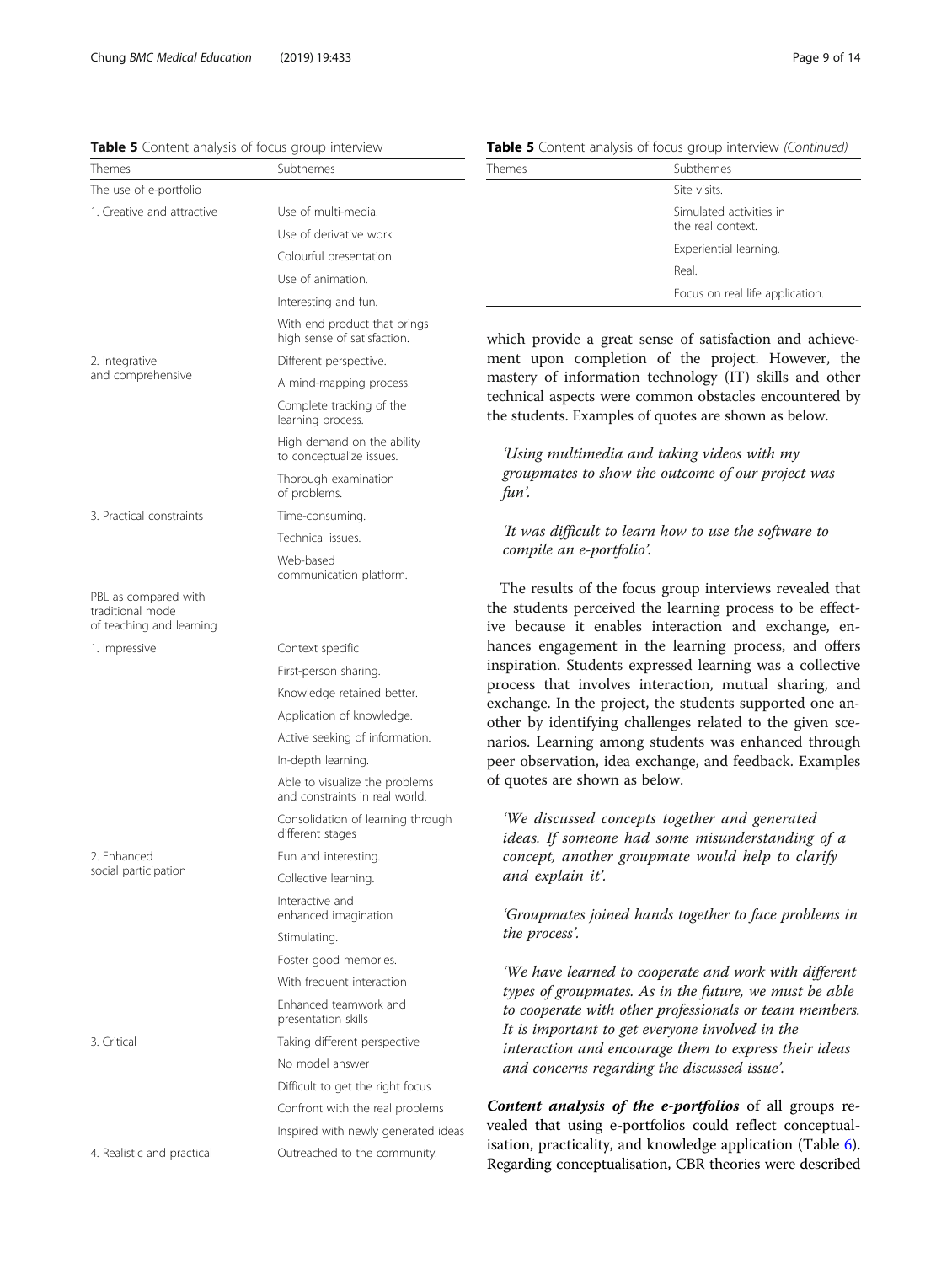#### <span id="page-9-0"></span>Table 6 Thematic mapping of content in e-portfolio

|                                        | Group |                |          |                |          |          |                |          |          |          |          |          |                           |
|----------------------------------------|-------|----------------|----------|----------------|----------|----------|----------------|----------|----------|----------|----------|----------|---------------------------|
|                                        |       | $\overline{2}$ | 3        | $\overline{4}$ | 5        | 6        | $\overline{7}$ | 8        | 9        | 10       | 11       | 12       | 13                        |
| Conceptualization                      |       |                |          |                |          |          |                |          |          |          |          |          |                           |
| Theories embedded                      | X     | $\times$       | $\times$ | $\times$       | $\times$ | $\times$ | $\times$       | X        |          | $\times$ | $\times$ |          |                           |
| Support with literature                | X     | $\times$       | $\times$ | $\times$       | $\times$ | $\times$ | $\times$       |          | $\times$ |          | $\times$ | $\times$ |                           |
| Development of conceptual framework    |       | $\times$       | X        | $\times$       | X        |          |                |          |          |          | $\times$ |          |                           |
| Practicality                           |       |                |          |                |          |          |                |          |          |          |          |          |                           |
| Context-related materials              | Χ     | X              | X        | X              | X        | X        | $\times$       | X        | $\times$ | $\times$ | X        | $\times$ | Χ                         |
| Cultural values embedded               | X     | X              | X        | $\times$       | $\times$ | $\times$ | $\times$       | X        |          | X        |          |          |                           |
| Use of real case studies / examples    | Χ     | Χ              |          |                | X        |          | $\times$       | $\times$ | $\times$ | $\times$ | $\times$ | $\times$ | Χ                         |
| Application                            |       |                |          |                |          |          |                |          |          |          |          |          |                           |
| Included implications on practice      | X     | X              | X        | $\times$       | $\times$ | $\times$ | $\times$       | X        | X        | $\times$ | $\times$ | $\times$ | Χ                         |
| Ethics embedded                        | X     | $\times$       | $\times$ |                |          | $\times$ | $\times$       |          | $\times$ | $\times$ |          | X        |                           |
| Reflection                             | X     | X              | X        | $\times$       | X        | X        | X              | X        | $\times$ | $\times$ | $\times$ | $\times$ | $\boldsymbol{\mathsf{X}}$ |
| Presentation format                    |       |                |          |                |          |          |                |          |          |          |          |          |                           |
| Animation and video clips              | Χ     |                |          | X              | Χ        |          |                |          | $\times$ | X        | $\times$ | $\times$ | Χ                         |
| Diagrammatic presentation and mind map | Χ     | X              | X        | $\times$       | X        | X        | X              |          | X        |          | X        |          | Χ                         |

and contemplated, sometimes with support from evidence and the development of a conceptual framework to illustrate thoughts and ideas. Practicality was addressed in all groups by covering context-related materials with the use of real cases or examples. Knowledge application was evidenced through group descriptions of the implications on real-life practice. Ethical issues were mentioned by most groups, enabling the students to reflect and gain insight. The presentation style of the e-portfolios was innovative and creative, with frequent use of microfilms, video clips, and animations. Use of diagrammatic presentation aspects such as flow charts and mind maps enhanced the illustration of thoughts and ideas. The students used various platforms to produce and store their e-portfolios. In addition to electronic files for storing information, some of these platforms enable social communication among members to contribute to a final product. Most groups used advanced IT to produce microfilms, video clips, and animations. Technology-based cooperative learning is a gratifying process because it yields an end product. However, most of the groups encountered technical difficulties.

A questionnaire was conducted for triangulation. Psychometric properties of the questionnaire were examined. The Cronbach's alpha value, representing the internal consistency of the questionnaire was, 0.916, the Cronbach's alpha if an item was deleted for all items was greater than 0.9, and the inter-item correlation of all items was greater than 0.3 [\[46\]](#page-13-0), The reliability of the questionnaire was therefore confirmed. The results of the questionnaire  $(n = 133)$ demonstrated that PBL was perceived by students as an effective teaching and learning method (Table [7](#page-10-0)) that enhanced CBR competence and promoted student-to-student interaction and exchange. As summarised by responses to the open-ended questions, the students were satisfied with their acquired deeper understanding of knowledge that resulted from the learning process. The students were actively engaged in the learning process and the process was perceived to be inspirational. PBL was able to address student needs in the learning process. However, a few students suggested that the tutor should have taught more about related skills and knowledge rather than allotting large amounts of time for consultation and facilitation.

#### Converging all evidence

The data from all of the sources were integrated to reveal the impact of PBL on students' learning. The synthesis showed that PBL affected students' perceptions of the learning process, problem-solving, motivation and satisfaction with learning. They described the learning process as impressive, realistic, practical and effective. The use of multimedia was regarded as attractive and creative. The group work process was appreciated, because it enhanced social participation and enabled interaction and exchange. However, the students also thought that the PBL process was complicated and they sometimes lost focus. They considered guidance from tutors to be essential. Some of the students found the use of technology challenging. Their problem-solving abilities and learning outcomes were reflected in their e-portfolios. In addition to revealing the learning outcomes, their work reflected their ability to conceptualise, organise and do practical tasks. Their ability to apply knowledge to solve problems, make ethical choices and self-reflect were also demonstrated. The questionnaire revealed the perceived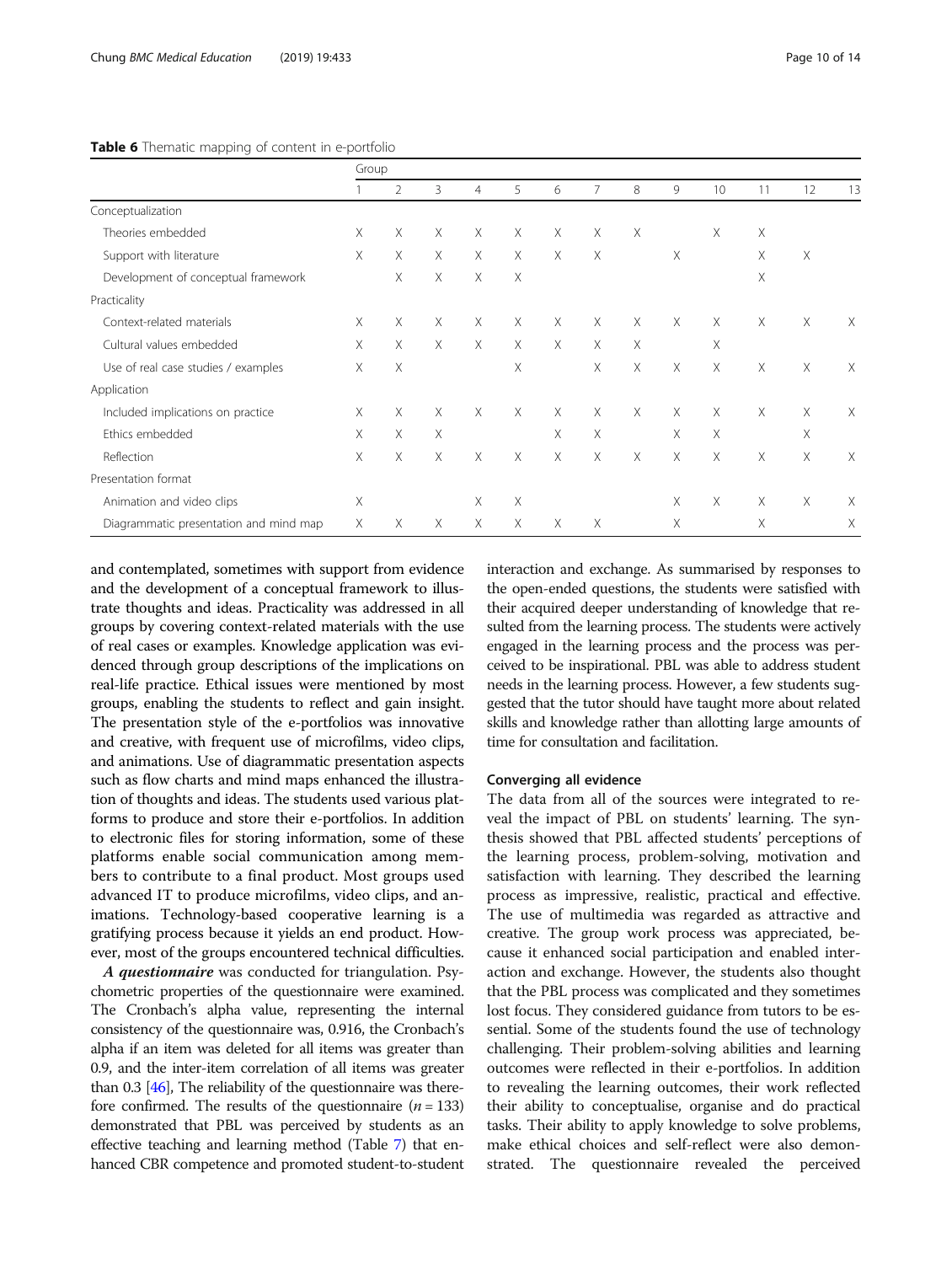#### <span id="page-10-0"></span>Table 7 Students' perceived effectiveness of PBL

|                                           | Mean score | Standard deviation |
|-------------------------------------------|------------|--------------------|
| CBR competence                            |            |                    |
| Understanding the needs of service users  | 3.30       | 0.51               |
| Comprehending CBR theories and concepts   | 3.36       | 0.57               |
| Management practical strategies           | 3.17       | 0.60               |
| Group work effectiveness                  |            |                    |
| Satisfaction with group performance       | 3.30       | 0.62               |
| Positive atmosphere and teamwork          | 3.51       | 0.55               |
| Teaching and learning                     |            |                    |
| Facilitating Interaction and exchange     | 3.28       | 0.54               |
| Engaging                                  | 3.23       | 0.48               |
| Inspiration                               | 3.34       | 0.52               |
| Addressing students' need                 | 3.15       | 0.55               |
| Achieved learning effectiveness           | 3.23       | 0.56               |
| Critical thinking                         | 3.34       | 0.52               |
| Enhanced organization of content          | 3.21       | 0.59               |
| Enhanced feedback                         | 3.23       | 0.63               |
| Achieved learning outcomes                | 3.28       | 0.50               |
| Enhanced knowledge and skills acquisition | 3.29       | 0.58               |

No. of participants = 113

The highest score for each items is 4

 $4 =$  strongly agree

 $3 = a$ gree  $2$  = disagree

 $1 =$  strongly disagree

effectiveness, motivation and satisfaction with the learning process. The process was regarded as effective in enhancing their perception of CBR competence. Most of the participants reported that their comprehension of CBR theories and concepts was enhanced. They were satisfied with the learning process because it was inspirational. It helped to boost their ability to understand the needs of people with disabilities.

## **Discussion**

## Comparing to literature

This study developed and tested a PBL framework and protocol to teach CBR in higher education. The central steps of PBL as stated in this framework (Fig. [1](#page-4-0)) are (1) knowing the problem scenario, (2) identifying facts, (3) identifying knowledge gap, (4) develop resource, (5) gaining insights to apply knowledge, and (6) reflecting on knowledge gain. The Maastricht seven-step model of PBL has been criticized as overemphasizing on problem solving rather than learning because it adheres to a hypothetico-deductive approach [[47\]](#page-13-0). Other approaches may put greater emphasis on identifying and filling of knowledge gaps [[39](#page-13-0)]. Other than choosing just one or two models [\[30](#page-13-0), [31\]](#page-13-0), this study has developed, built and tested a framework based on a synthesis of evidence.

The framework and protocol as developed in this study emphasize on learning and they were built upon an integration and synthesis of evidence. As in the literature, the approach of PBL were widely interpreted and practice varied in different context [\[48](#page-13-0)]. PBL is mostly presented in literature as a set of concepts with gross procedures [\[33,](#page-13-0) [38](#page-13-0)]. Concrete guidelines and practical procedures to guide practice were lacking. This study adds a practical way to incorporate PBL in teaching.

Learning is cumulative and new learning depends on what has been learned previously [\[49](#page-13-0)]. Other than solely describing the steps involved in the PBL process [[29](#page-13-0), [32](#page-13-0)], our framework states also the three important phase of learning: problem analysis phase, self-directed learning period and reporting phase. It supports that the nature of learning in PBL is sequential: start from problem analysis phase, to self-directed learning, and to the reporting phase [[49](#page-13-0)]. Knowledge acquisition can be progressive and learning of clinical skills usually starts from a discursive and theoretical level and then progress to an active and practical level. Schmidt et al. [\[49](#page-13-0)] proposed two hypotheses to explain how learning is driven in PBL: an activationelaboration hypothesis and a situational interest hypothesis. These hypotheses support our framework. "Knowing the problem scenario" in a small group leads to the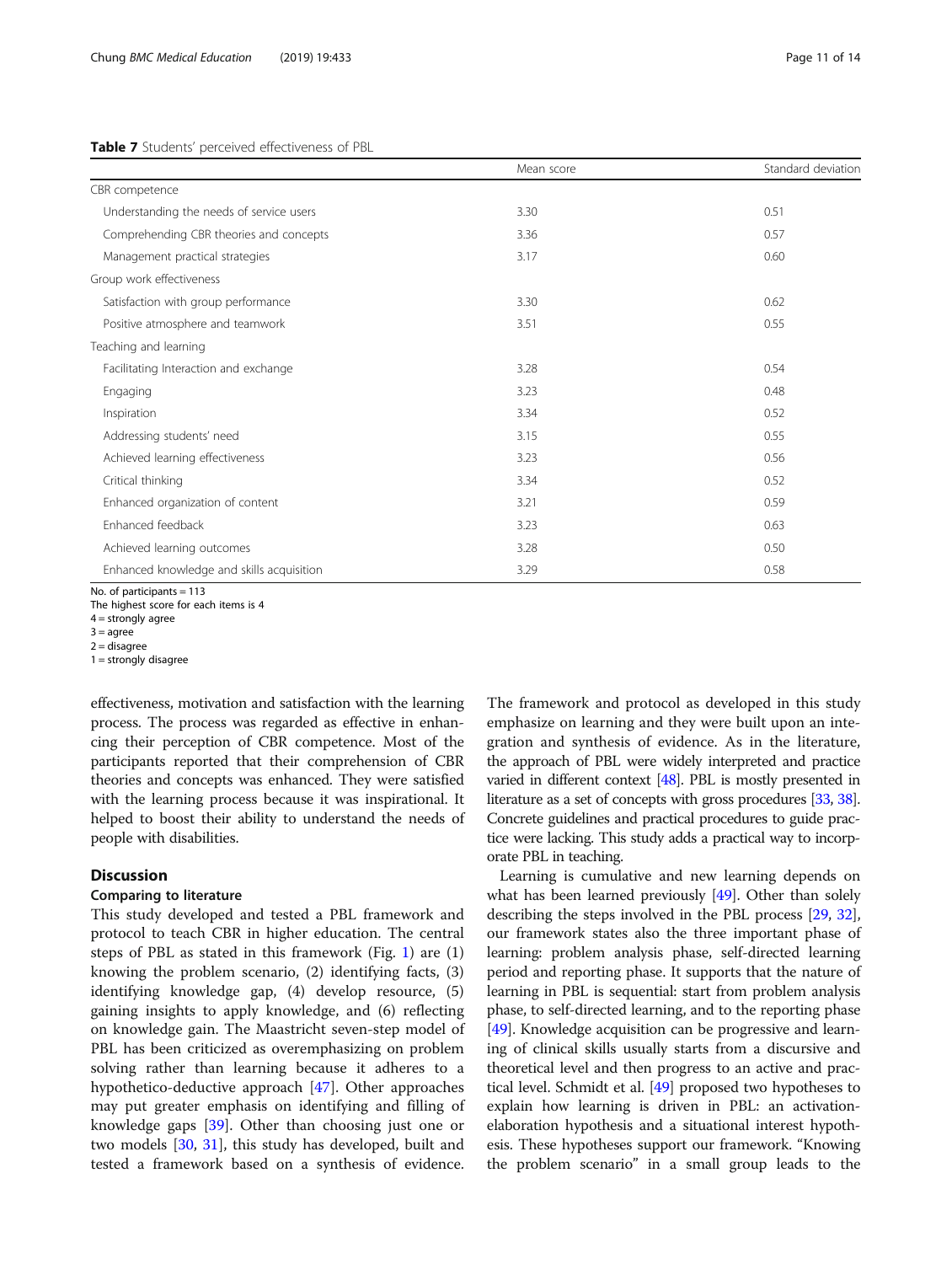activation of prior knowledge; "identifying facts and knowledge gap" drive learning by generating situational interest; and "develop resources, apply knowledge and reflection" provides opportunities for elaboration on that knowledge. Both group collaboration and individual knowledge acquisition contributes equally to learning in PBL.

This study has contributed to the evidence base of CBR. This is the first study that systematically examine the use of PBL in teaching CBR. Although CBR has been implemented in over 100 countries and evolving for over three decades [\[50\]](#page-13-0), the evidence base for an effective pedagogy to teach CBR has long been lacking [[51\]](#page-13-0). This study presented the building of a framework based on the review of PBL literature and an extensive qualitative study of 133 students in actual settings. This framework has the potential to inform educators, practitioners and researchers about the components of an effective PBL pedagogy to teach CBR.

#### Effective course design that incorporates PBL

This PBL framework and protocol might help course instructor to develop effective course designs. First, the essential procedures of PBL were identified as follows: identifying facts, identifying knowledge gaps, developing resources, gaining insights into applying knowledge and reflecting on knowledge gains. These steps enabled students to assume active roles in organising conceptual ideas and linking these ideas to theories. Students were guided to adopt self-directed learning. That is, they were encouraged to seek resources from a variety of sources to generate and test hypotheses to solve real-life problems. This process enabled the students to actively seek practical methods to solve problems and figure out dilemmas in real settings. Higher levels of clinical reasoning and critical thinking were achieved through this process. Second, the content of a course can be arranged into progressive submodules (or checkpoints), so that the students can consolidate the knowledge they gained in the previous checkpoint before continuing. The PBL protocol developed in this study offers a practical and concrete guide for course instructors to lead the students through the learning process. Learning is a cumulative process that emphasises the iterative identification of facts and knowledge gaps, resource development, and consolidation through knowledge application and reflection. Third, the study showed that small group tutoring facilitated learning. The students perceived the learning process to be effective, because it enabled interaction and exchange, enhanced engagement in the learning process and offered inspiration. Learning among students was enhanced by peer observation, idea exchanges and feedback. Fourth, the study showed that learning can be real and community-based. This study demonstrated that real learning can occur beyond the

classroom boundaries and in the local community. In this study, the students were encouraged to reach out to the local community to gather information, conduct onsite visits, and conduct experiential learning activities in real-life environments. The students were able to visualise clear links between what they were learning and what they were attempting to achieve in practice. The PBL curriculum in this study was designed around health care scenarios inspired by real-life situations and social dilemmas. The learners were enabled to sharpen their clinical reasoning, decision–making, and case conceptualisation skills as they worked through each checkpoint and scenario. Sound rationale, logical justification, and practical solutions are essential in working through problem-based scenarios in real-life situations. Fifth, PBL requires an effective tool to report, document, and reflect the process and outcomes of learning. The use of e-portfolios was found to be effective in documenting learning processes and outcomes in all three courses. Implications on practice should be explained with consideration of ethical practices, and reflection during the process is essential in demonstrating that the learning experience was well-integrated and consolidated.

However, lecturers or course instructors must also acknowledge the limitations of the PBL approach. Some students reported difficulty in using the technology needed to formulate their e-portfolios. Thus, a good infrastructure that provides sufficient technical support to students is required. The institution is required to be well-prepared and equipped in terms of teaching and learning support provided to students, including library resources, hardware, and IT support. Furthermore, many students reported losing focus during the process of learning. In this study, the students sometimes expressed confusion as a consequence of losing focus during the inquiry process. As PBL emphasises self-directed learning, not all essential theories for particular subjects are specified. When PBL is implemented, students may overlook essential information because of the unspecific focus of learning in PBL. It is possible that an inexperienced learner might overlook the information that seems irrelevant to the theme of the course. Students might also spend excessive amounts of time learning theories and knowledge, resulting in target abilities such as problemsolving skills not being acquired to a sufficient degree. Because the instructional and tutorial styles in PBL are different from those of traditional didactic teaching methods, both the students and instructors must be well oriented and prepared for the new mode of learning. Students must develop the responsibility of owning the learning process and realise that a certain amount of time is required for discussion in PBL. Therefore, educators must be trained to skilfully and sensitively give feedback to facilitate the students in the learning process.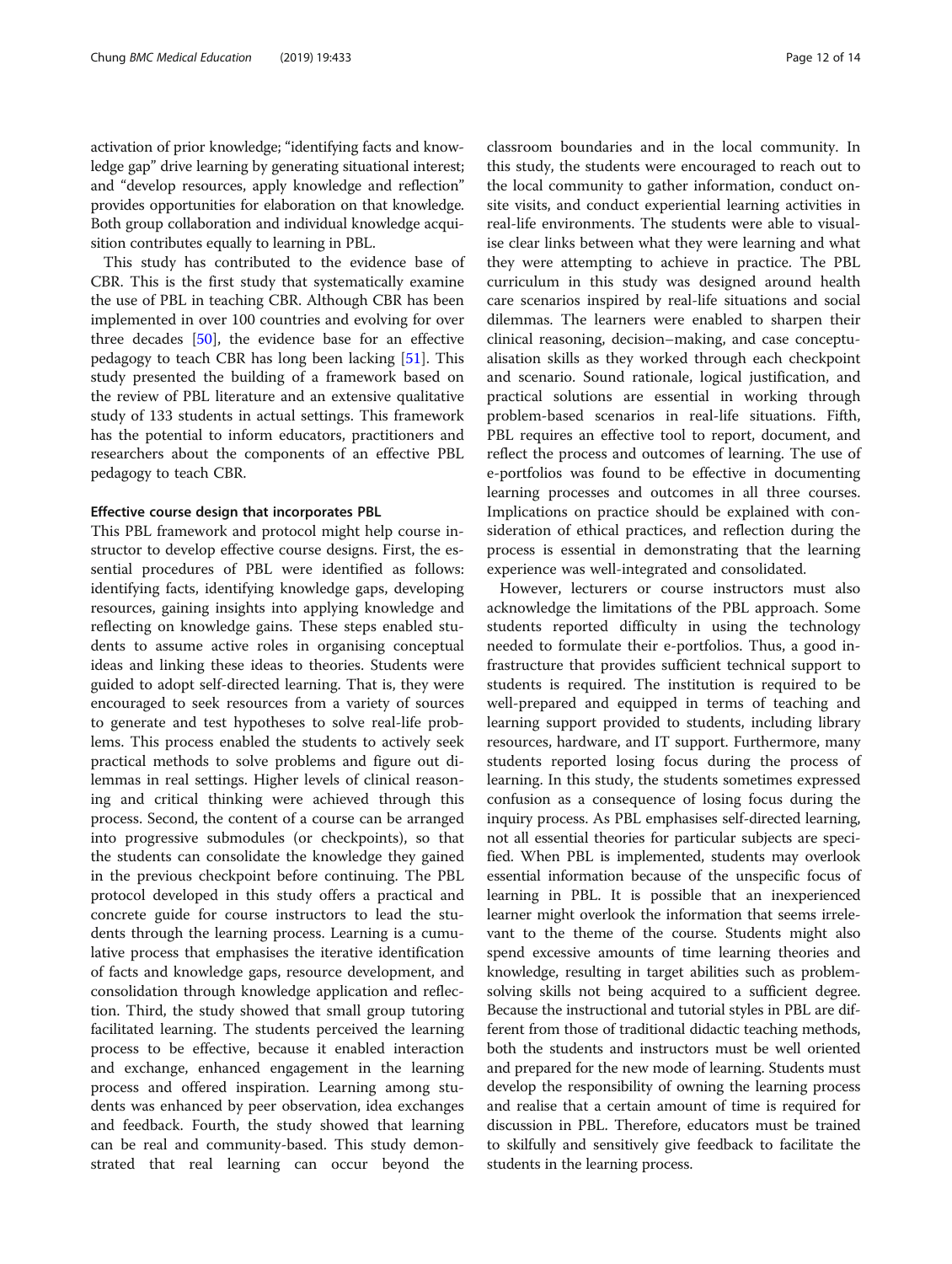## <span id="page-12-0"></span>Community-based rehabilitation

The PBL pedagogy is found to be an effective method for teaching CBR because it enables the cultivation of the appropriate mindset, attitudes, knowledge, and skills of a CBR practitioner. The results of this study indicated that this approach helped students to practically examine the context-related knowledge and transform what they had learned into implications for CBR practice. In the e-portfolios, the majority of the groups correctly conceptualised the CBR theories, found good support in the literature and used real case studies or local examples to illustrate how they solved the problems. When triangulated with the results obtained from the questionnaire, the results showed that the participants thought that the PBL pedagogy enhanced their comprehension of CBR theories and concepts, their understanding of the needs of the service users and their management of CBR practical strategies. CBR practitioners must work in teams and with various counterparts in the community. It is essential for CBR practitioners to be able to work effectively as part of a team and with organizations with a diverse background in the local community. Educators must provide learning experiences that establish knowledgeseeking behaviours in future CBR practitioners. Reasoning in a CBR context requires recognising and understanding basic human conditions, a thorough comprehension of the person-centred approach, an awareness of all related CBR contextual factors, and knowledge regarding the application of CBR strategies in a dynamic context [[52](#page-13-0)]. Empowerment of individuals and the community is an essential component of a CBR program. Strategic thinking and problem-solving skills are required to build the capacity of a community. The PBL model enables the teaching of CBR to be flexible, stimulating, and practical. Using this model, theories and concepts as well as practical strategies and tools can be taught in such a manner that students come to comprehend both knowledge and skills in case management, problem solving, and community development tasks [8].

## Conclusion

This study developed and tested a PBL protocol for use in the education of CBR-related courses in higher education. PBL is regarded as a cumulative and iterative process for gaining insights into problem-solving in real-life situations. By applying the PBL protocol, the students in this study were guided through the phases of problem analysis, selfdirected learning, and reporting. Upon completion of the learning process embedded in the course, both theoretical and practical levels of knowledge acquisition had been achieved. The students asserted that the PBL protocol had enhanced their motivation and learning quality. Special consideration of the preparation of the institution, instructors, and students is required to ensure the success of PBL.

#### Abbreviations

CBR: Community-based rehabilitation; PBL: Problem-based learning

#### Acknowledgements

Sincerely thanks to all the participants and helpers of this research project. Helpers of this project included Nathan Yu, Joe Tin and Clara Cheung.

#### Author's contributions

EC designed the study, collected the data with the research team and wrote the manuscript. The author read and approved the final manuscript.

#### Funding

This study was supported by the Teaching Development Seed Fund of the Department of Special Education and Counselling at the Education University of Hong Kong.

#### Availability of data and materials

The data contributing to these analyses are held on a secure database and all data generated or analysed during this study are not publicly available as this may be linked to specific program and staff. Sharing of such data may breach confidentiality.

#### Ethics approval and consent to participate

Ethical approval from the Ethics Committee of the Education University of Hong Kong was obtained (RG82/2015–2016). Written informed consent was obtained from all participants.

#### Consent for publication

Not applicable.

#### Competing interests

The author declare that she has no competing interests.

## Received: 25 June 2019 Accepted: 5 November 2019 Published online: 21 November 2019

#### References

- 1. World Health Organization (2015) Capturing the difference we make: Community-based rehabilitation indicators manual.
- 2. Chung EY. Development of a validated framework to describe and evaluate community-based rehabilitation practice in chinese communities; 2009.
- 3. Wirz S, Thomas M. Evaluation of community-based rehabilitation programmes: a search for appropriate indicators. Int J Rehabil Res. 2002; 25:163–71.
- 4. Jansen-van Vuuren JM, Aldersey HM. Training Needs of Community-based Rehabilitation Workers for the Effective Implementation of CBR Programmes. Disabil CBR Inclusive Dev. 2018;29:5–31.
- 5. Chappell P, Johannsmeier C. The impact of community based rehabilitation as implemented by community rehabilitation facilitators on people with disabilities, their families and communities within South Africa. Disabil Rehabil. 2009;31:7–13.
- 6. Paterson J, Boyce W, Jamieson M. The attitudes of community based rehabilitation workers towards people with disabilities in South India. Int J Rehabil Res. 1999;22:85–91.
- 7. Karthikeyan P, Ramalingam KP. Physiotherapy Training to Enhance Community-based Rehabilitation Services in Papua New Guinea: An Educational Perspective. Disabil CBR Inclusive Dev. 2014;25:82–94.
- 8. Twible RL, Henley EC. Preparing occupational therapists and physiotherapists for community based rehabilitation; 2000. p. 113.
- 9. Mullen EJ, Bellamy JL, Bledsoe SE, Francois JJ. Teaching evidence-based practice. Res Soc Work Pract. 2007;17:574–82.
- 10. Safari M, Yazdanpanah B, Ghafarian HR, Yazdanpanah S. Comparing the effect of lecture and discussion methods on studentslearning and satisfaction. Iranian J Med Educ. 2006;6:59–64.
- 11. Hawley LD. Reflecting teams and microcounseling in beginning counselor training: Practice in collaboration. J Hum Couns Educ Dev. 2006;45:198.
- 12. Gijselaers WH. Connecting problem-based practices with educational theory. New Dir Teach Learn. 1996;1996:13–21.
- 13. Savery JR. Overview of problem-based learning: Definitions and distinctions; 2015. p. 5–15.